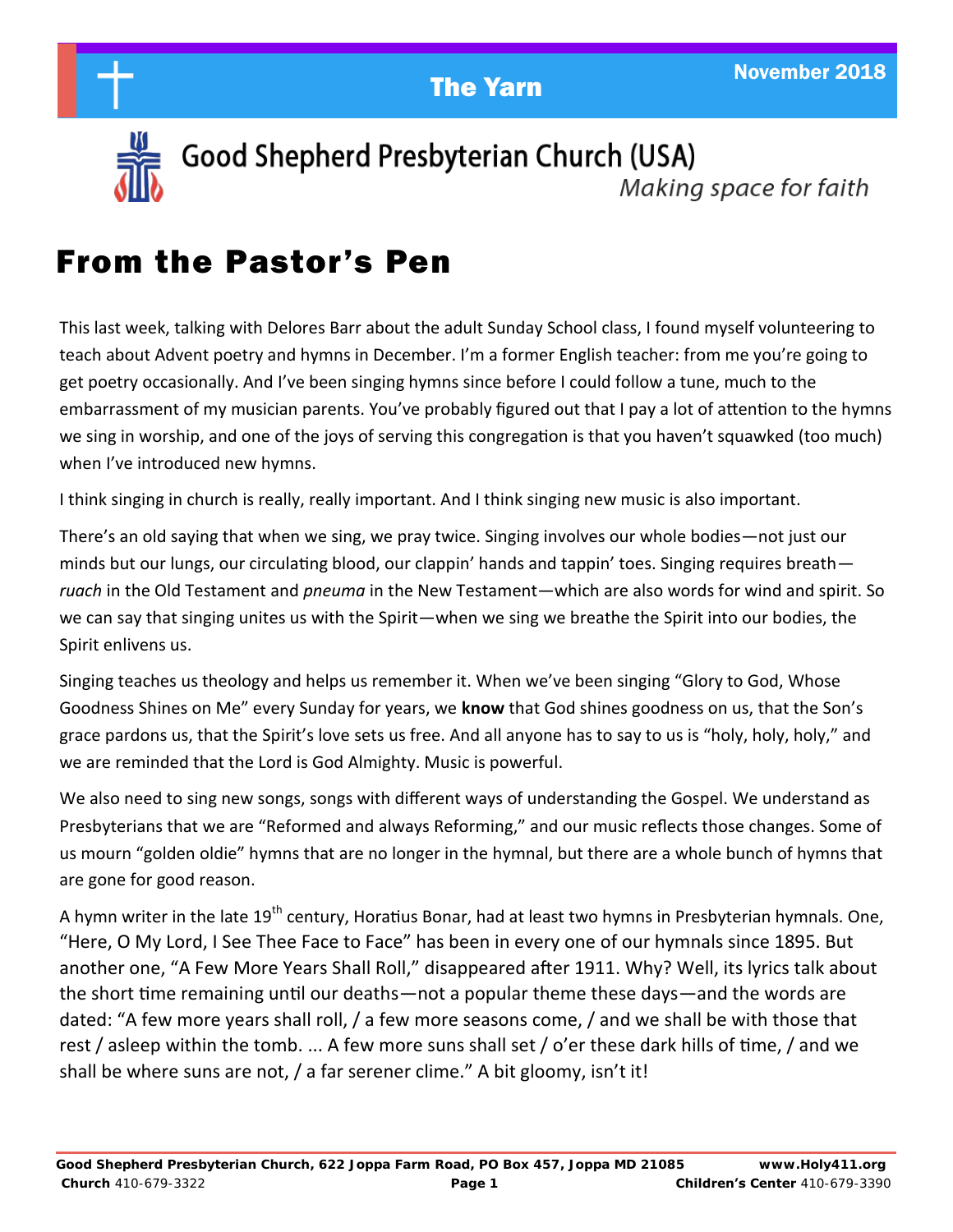### FROM THE PASTOR'S PEN

Of course, every hymn we think of as a golden oldie was new at one time. There's a story of a parishioner's response to a new hymn in the 1890s: "The words are fine, but the tune is unsingable." The hymn? "What a Friend We Have in Jesus."

Sometimes, hymns we think have been around forever are actually relative newbies. It wasn't until 1990 that a Presbyterian hymnal included "Lift High the Cross" (1916), "How Great Thou Art" (Eng. trans. 1953), and "Here I Am, Lord (I, the Lord of Sea and Sky)" (1981).

I invite you to join the adult Sunday School class in December (9:30 a.m., just off the sanctuary) to look at new and different ways to experience Advent and Christmas through the songs we sing.

### WOMEN'S ASSOCIATION—NOVEMBER ACTIVITIES

**November 2018 Activities Dates:**

**Thursday, November 8 10:00 AM:**

Circle Bible Study - Lesson 3: God with Us in Our Discouragement All women of the church, please join us for our new Bible Study. Even if you cannot attend every lesson, we would love to have you join us for fellowship, learning, and growing in our faith together.

**(Thursday, November 22 Thanksgiving)**

**4th Thursday Program November 29 – 10:00:**

A speaker from Harford Family House will discuss the mission of this organization. We donated pillows in July and have previously donated **Christmas** Christmas presents to this Aberdeen program. Come and learn how else we may want to help.

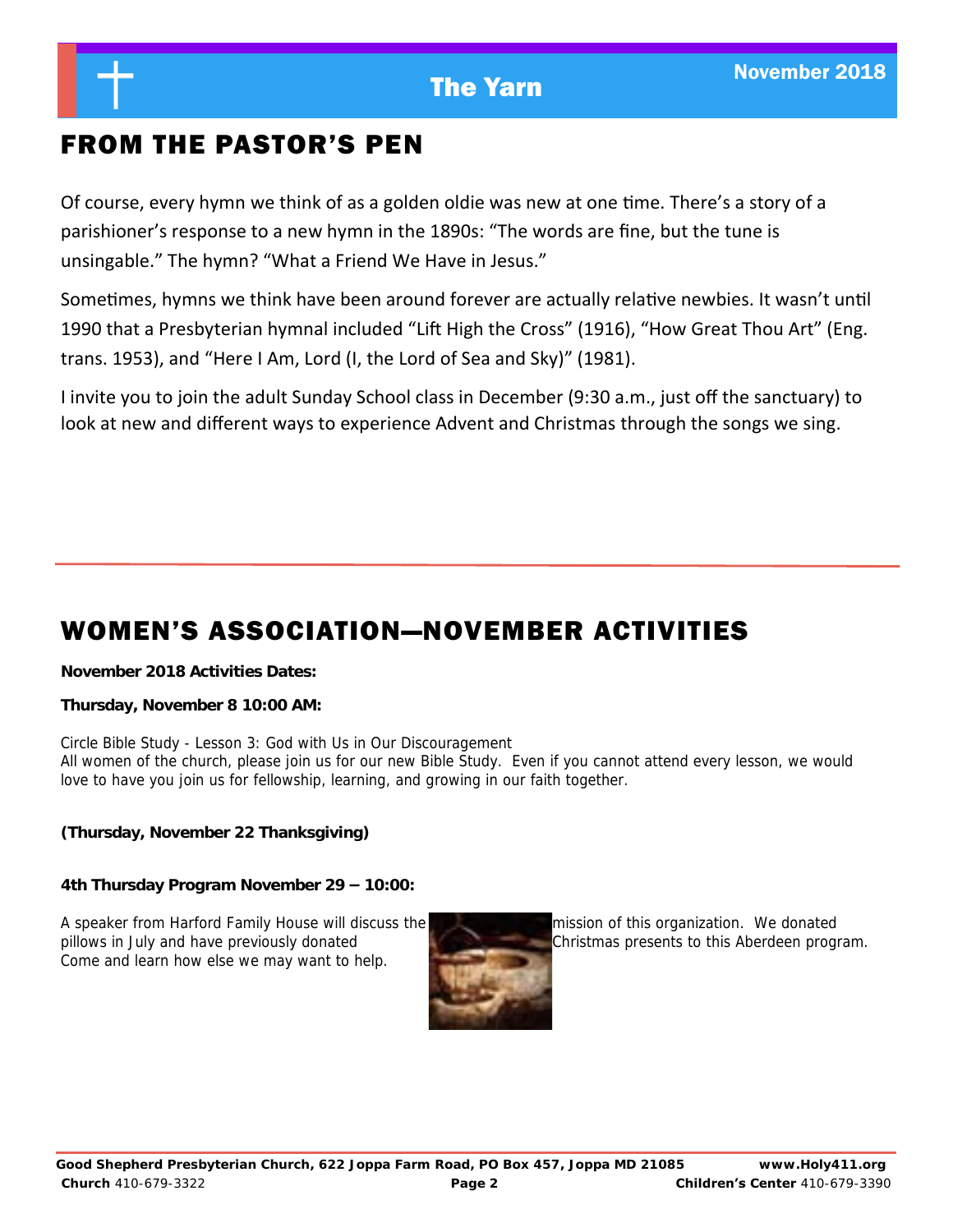### DEACONS

Give thanks to the Lord because he is good. Psalm 106:1

The Open House for Found in Faith Ministries went well. We received a lovely thank you for our participation and for providing refreshments. If you wish to learn more about this mission, you can pick up a brochure or visit the facility. Thank you to all who helped, donated and stopped by. Good Shepherd was well represented.

**SAVE THE DATE: The Giving Boxes**

Saturday, November 17, 2018 - 9:00 am – noon Food Boxes Packing Day

Christ Our King Presbyterian Church, 10 Lexington Road, Bel Air, MD

The giving boxes include a frozen turkey and non-perishable food items. These items are in addition to the fresh food bounty that Good Shepherd provides for a full Thanksgiving feast. If you wish to help pack boxes please see Chris Bohns or Dorothy Burns. We typically serve 20 -22 families through our food pantry. Looking for some new volunteers to help with this task.

**EXTREME FAMILY OUTREACH** Holiday of Hope Star Kids Programs: Norma Webster contacted Debbie and we have requested 25 Star Kids. The names will be available early November. You may pick a name from the Star Tree and purchase a gift in the amount of \$25. The gift is to be placed in a gift bag. Please do not wrap! The gifts will be delivered to Extreme Family Outreach no later than November 25th, as their Christmas party is November. Names and instructions will be on the back of your star. Make your star shine bright in the heart of a child.

**THANK YOU** to Susan Luu for the handmade cards she has been providing for our card ministry. We appreciate your time and talent. If you know of someone in need of a card, please let Jane Workman or a deacon know.

**FOOD PANTRY SUNDAY** As always, the 1st Sunday of the month we collect items for the food pantry. See Wayne and Joan Douglas, or Dorothy to determine

### Thanksgiving Turkey Dinner Program

Again this year Good Shepherd will be giving turkeys to our Food Closet Friends. We receive the turkeys and food boxes from the Giving Boxes Program at Christ Our King. We will be adding to the menu by giving fresh food items; milk, butter, bread, fruit, pies, salad, and potatoes. Please sign up in the narthex to donate as many of these items as you can. All food items should be brought in on November 18 due to lack of storage.

We will need help on Saturday, November 17 at 9:00 am at Christ Our King to pack the boxes. Then on November 9 we will need help in our parking lot to distribute 22 turkeys and food items 1:00-4:00 pm.

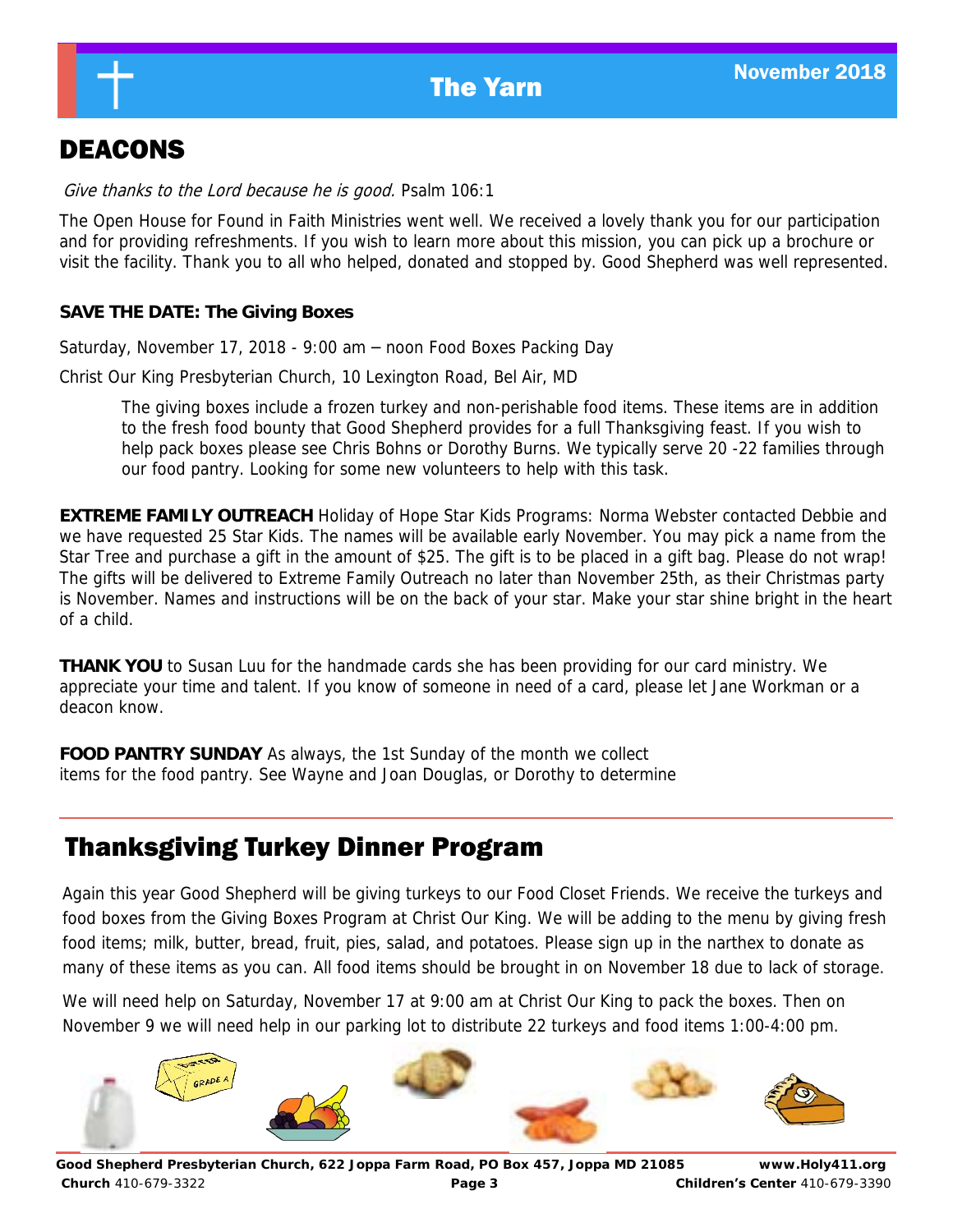|               | <b>The Yarn</b>                                                                                   | <b>November 2018</b> |
|---------------|---------------------------------------------------------------------------------------------------|----------------------|
|               |                                                                                                   |                      |
| Sunday, 4     | Adult Sunday School 9:30<br>Worship 11:00-All Saints Sunday<br>Coffee 12:00<br>Food Closet Sunday |                      |
| Tuesday, 6    | <b>VOTE</b>                                                                                       |                      |
| Wednesday, 7  | Deacons 6:30<br>Choir 7:30                                                                        |                      |
| Thursday, 8   | Women's Bible Study 10:00<br>Session 7:00                                                         |                      |
| Sunday, 11    | Adult Sunday School 9:30<br>Worship 11:00<br>Coffee 12:00                                         |                      |
| Wednesday, 14 | Shepherd's Kids 5:30-7:00<br>Choir 7:30                                                           |                      |
| Saturday, 17  | Thanksgiving Boxes Packed-Christ Our King 9:00<br>Adult Sunday School 9:30                        |                      |
| Sunday, 18    | Worship 11:00                                                                                     |                      |
|               | Love Feast Coffee 12:00                                                                           |                      |
|               | Thanksgiving Food Basket Day                                                                      |                      |

Community Thanksgiving Service 7:00

### GSPC WOMEN'S CIRCLE BIBLE STUDY

**Wednesday, 21** Choir 7:30

N<br>O<br>V<br>E

M

 $\mathbf{B}$ 

 $\overline{\mathbf{r}}$ 

**201** 

**Thursday, 22** Happy Thanksgiving

**Friday, 23** Office, Day Care Closed **Sunday, 25** Adult Sunday School 9:30



**Thursday, November 8, 2018**

**Monday, 19** Thanksgiving Turkey Pickup Day 3:00

Good Shepherd Host

Office, Day Care Closed

**10:00 – 12:00** 

**Upper Room**

### **GOD'S PROMISE: I AM WITH YOU**

**BIBLE STUDY-LESSON 2** – GOD WITH US in Our Discouragement

**SCRIPTURE:** Deuteronomy 31:1-8; Joshua 1:1-9; Haggai 1:1-15, 2:1-9

**KEY IDEA:** God's promise of presence gives us courage, strength, boldness, and hope, when on our own we would lose heart.

**WHAT ABOUT HER?** Jane Workman **HOSPITALITY:** Jo and Sarah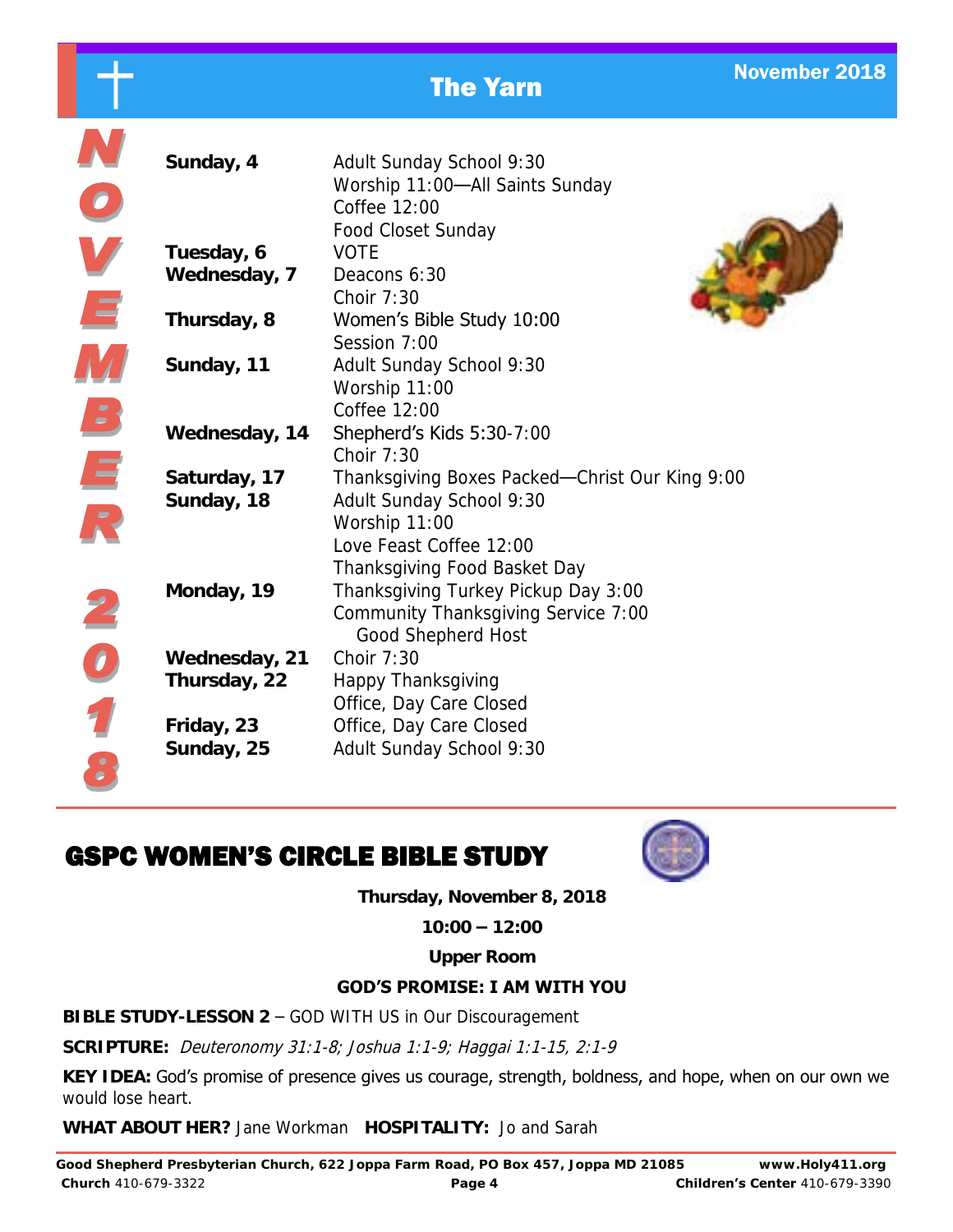### SHEPHERD'S KIDS

Thanks once again to all those who helped with Shepherd's Kids in October. We had two outstanding nights with our children. They truly know that Jesus loves them when they are in the care of the folks at Good Shepherd. Special thanks to Cindy PreVatte and Sue Thompson for preparing the lessons.

We will only meet one time next month on November 14. Our second night would be the evening before Thanksgiving and too many of our volunteers will be away or preparing food for their families. We wish everyone a Happy Thanksgiving!



We will meet only one time in November. November 14, 2018

Our second night would be the evening before Thanksgiving, and too many of our volunteers will be away or preparing food for their families.

# We wish everyone a Happy Thanksgiving!







### **The Yarn November 2018**